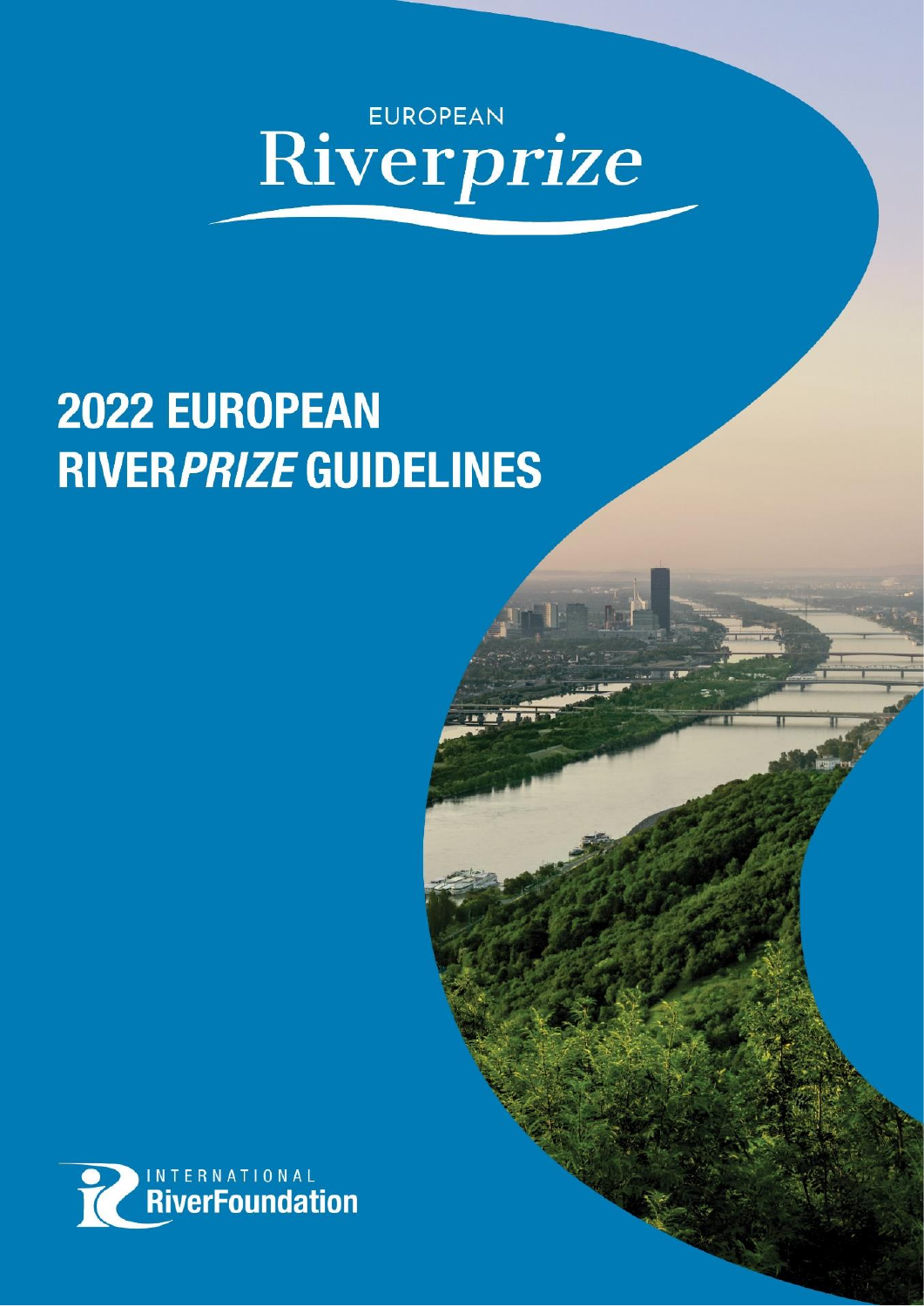# Table of Contents

| 1.   |  |  |  |
|------|--|--|--|
| 1.1  |  |  |  |
|      |  |  |  |
|      |  |  |  |
| 3.   |  |  |  |
| 4.   |  |  |  |
| 5.   |  |  |  |
| 6.   |  |  |  |
| 7.   |  |  |  |
| 8.   |  |  |  |
| 8.1  |  |  |  |
| 9.   |  |  |  |
| 10.  |  |  |  |
| 11.  |  |  |  |
| 11.1 |  |  |  |
| 11.2 |  |  |  |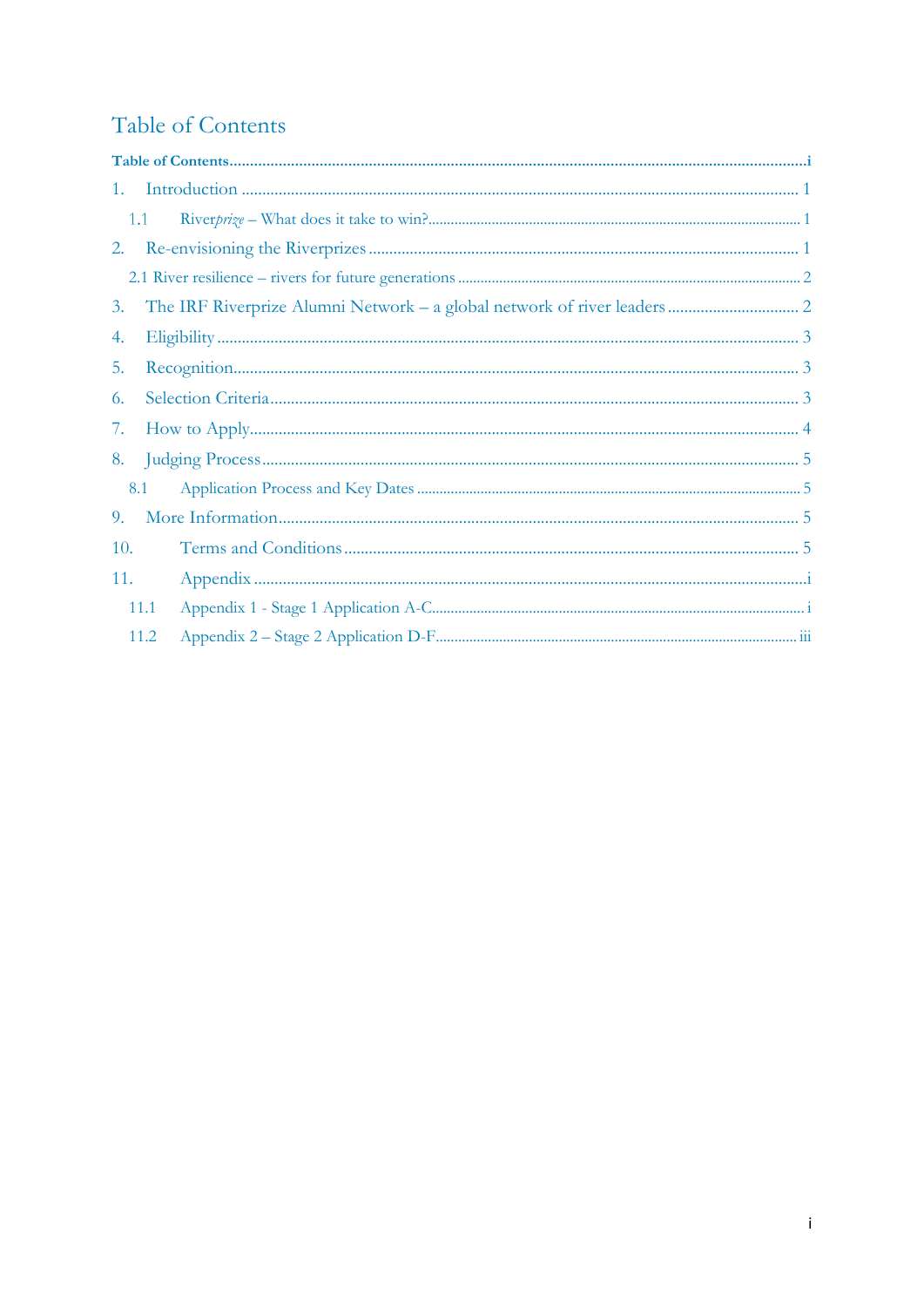# 1. Introduction

River*prize*, the world's most prestigious environmental award, has been awarded since 1999. The award alternates between the International River*prize* which is awarded every second year and a regional River*prizes* bringing recognition to organisations (or groups of organisations) who are achieving remarkable outcomes along the journey to resilience for rivers, river basins and their communities.

River*prizes* are awarded by the International RiverFoundation (IRF), a not-for-profit organisation that envisions a future where healthy, resilient rivers support thriving communities, ecosystems and economies. Our mission is to build a global community of River Leaders to champion the health and resilience of rivers around the world through the pillars of leadership, collaboration and celebration.

First awarded in 2013, the European River*prize* celebrates excellence in the management, conservation and development of Europe's rivers, wetlands and surrounding communities. Historically, the prize was awarded in conjunction with the European River Symposium, which attracts an audience of Europe's leading advocates for environment and river protection, including the European Commissioner for Environment. Previous winners of the European River*prize* include the Rhine River (2013), Mur River (2014) and the Segura River (2016).

The European River*prize* 2022 is generously supported by Coca Cola and will be awarded during the 25<sup>th</sup> International Riversymposium which will be held on 27<sup>th</sup>-30<sup>th</sup> November 2022 in Vienna, Austria.

# 1.1 River*prize* – What does it take to win?

Having awarded 21 International River*prizes* and over 20 Regional River*prizes* , IRF examined what it takes to be a winner. These five key elements have been identified as the recipe for success:

- 1. An emphasis on long term commitment
- 2. Collaboration and partnerships
- 3. Equality, diversity, and inclusiveness
- 4. A holistic and integrated approach to planning, evaluation, and monitoring
- 5. A very clear vision

IRF's [River Journeys](https://riverfoundation.org.au/publications/) book showcases past winners, twinning projects and other initiatives.

# 2. Re-envisioning the Riverprizes

The COVID pandemic has and is continuing to change the world – causing significant interruptions to our traditional activities and the way we go about with our lives. The pandemic has allowed us to reflect and look at opportunities to remain connected, and work together to have a future where healthy, resilient rivers support thriving communities, ecosystems, and economies. In 2022, all of us are looking forward to returning to some sort of normality; however, it is imperative that we continue to adapt.

From 2021, the emphasis of the International RiverFoundation shifted to building community and river resilience rather than just recovery. The International RiverFoundation is encouraging applications that reflect a journey towards the resilience of the rivers, including the following:

• A whole-of-system and integrated approach;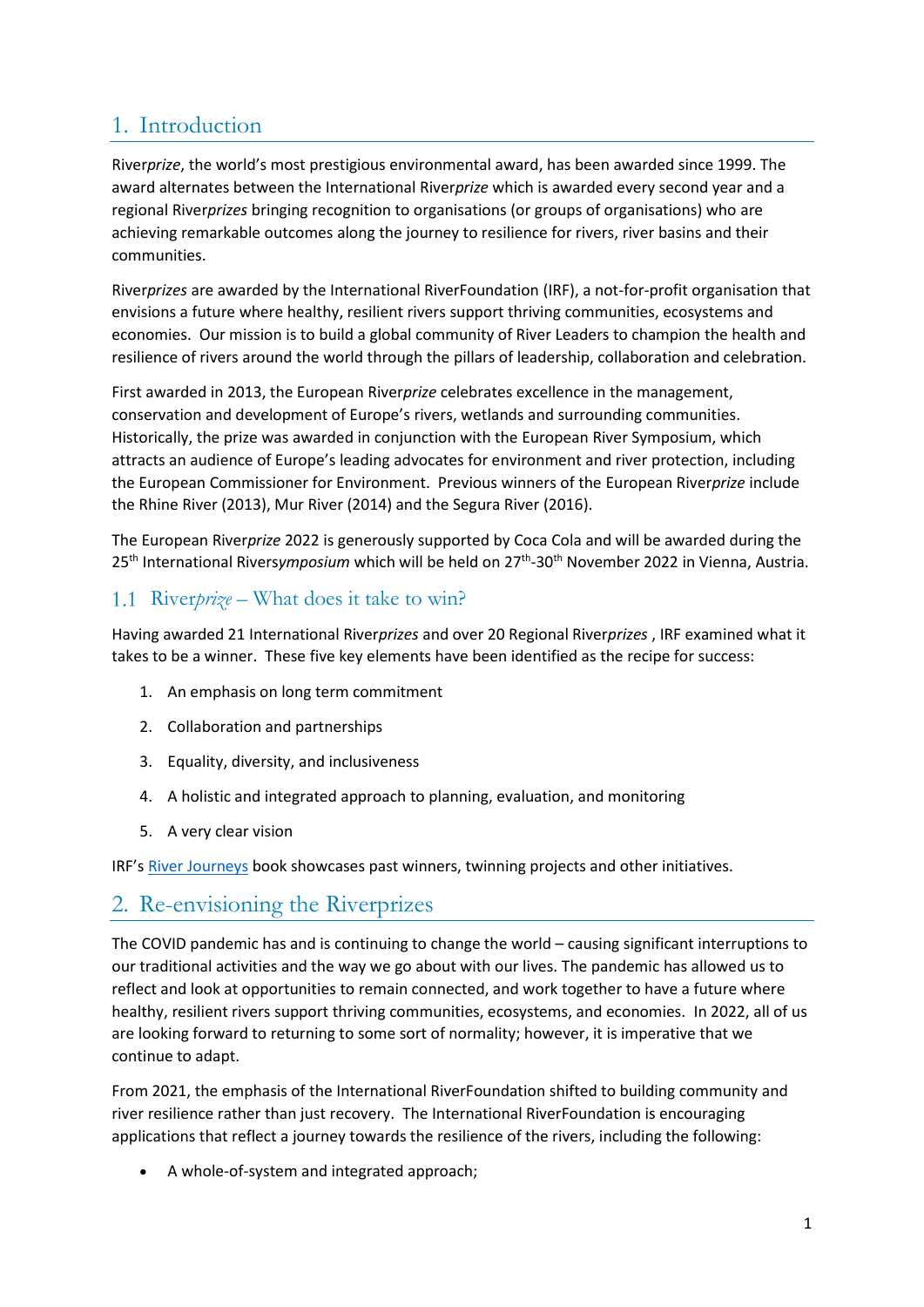- o Planning across multiple scales;
- o Evaluation and monitoring
- o Actively engaged stakeholders
- Effective institutional arrangements
	- o River leadership
	- o Sound decision making and governance framework.
- Flexible cross-sector solutions
	- o Embracing/piloting innovation
	- o Adaptive, ecosystem-based
	- o Reflective and flexible.
- Effective financial mechanisms
	- o Sufficient financing to implement plans (e.g. investments towards recovery and resilience)
	- o Incorporating value of social and ecosystem services.

The criteria for winning the 2022 European River*priz*e has accordingly been refreshed (Refer to Section 6).

#### 2.1 River resilience – rivers for future generations

Enabling the resilience of our world's rivers by addressing the complex social, economic and ecological pressures associated with global change such as the current changes and challenges that have come about with the COVID-19 pandemic, becomes more relevant than ever. We need to ensure our rivers are there for future generations.

**River resilience** is the capacity of a river system and its associated communities to quickly recover from disturbances, adapt to changes without collapsing, and to transform through innovation and implementation of resilience strategies. The road to resilience can be a complex journey with the interdependence of environmental, social and economic outcomes. There is a need for a paradigm shift and/or movement in the Integrated Water Resources Management (IWRM) goal posts: from achieving healthy rivers to achieving resilient rivers. The journey to achieve the vision of resilience of our rivers is underpinned by four key principles: a) whole-of-system approach; b) effective institutional arrangements; c) effective financial mechanisms; and d) cross-sectoral and flexible solutions. River basins are encouraged to leapfrog recovery to resilience.

# 3. The IRF Riverprize Alumni Network – a global network of river leaders

The River*prize* Alumni Network comprises River*prize* finalists and winners – a prestigious group of award-winning river leaders who have demonstrated outstanding commitment and expertise to restore, protect and sustainably manage rivers around the world. They showcase high-impact river initiatives. They have the opportunity to connect with other river leaders across the world to tackle major emerging river basin issues and develop personal relationships to share lessons learned and technical resources. The IRFs Alumni Network promotes opportunities to connect virtually in educational forums, receive technical support from fellow global river managers, and meet in-person at the annual International River*symposium*.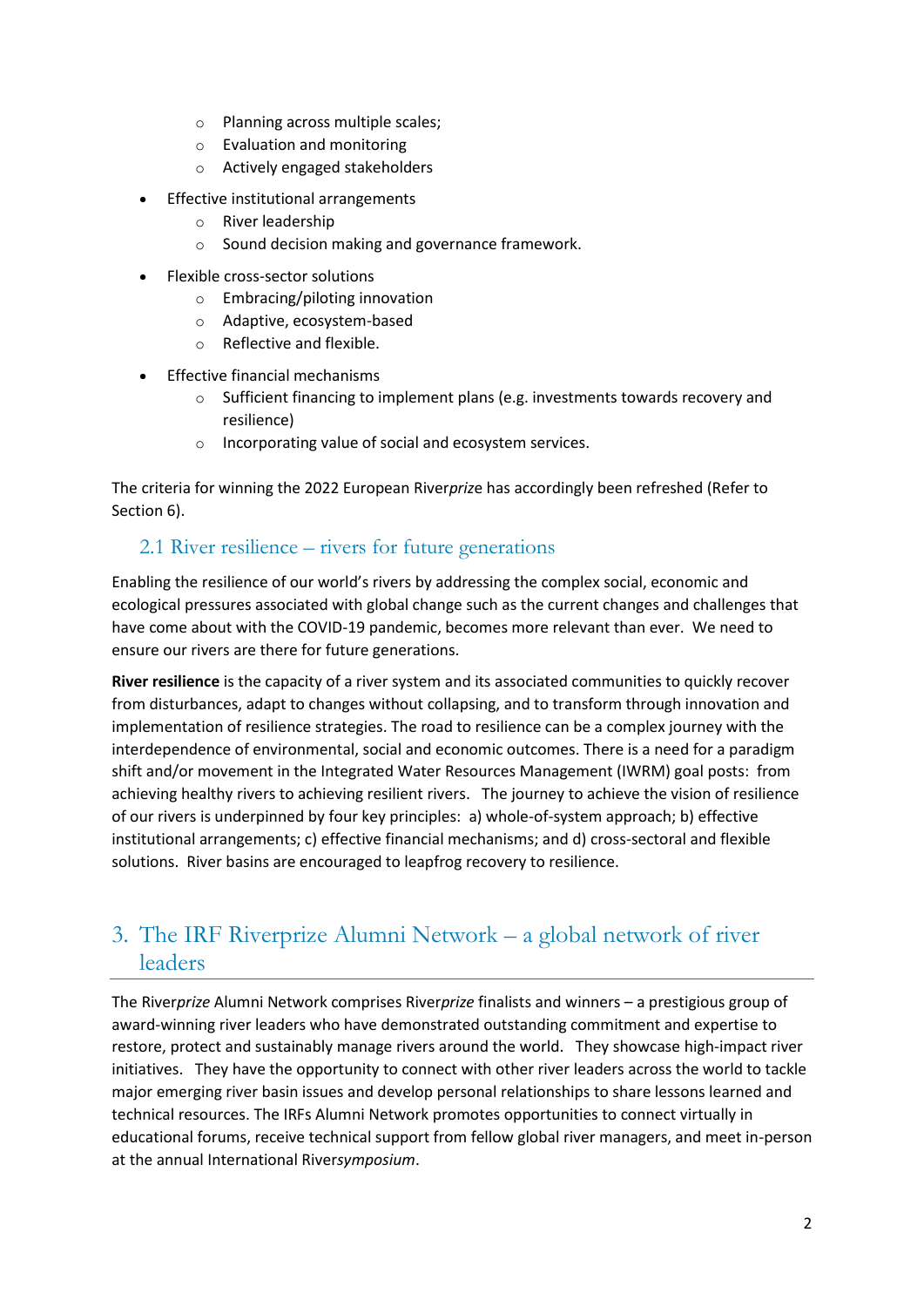# 4. Eligibility

Organisations, or groups of organisations, responsible for their river and involved in river management, restoration and/or protection can enter. Applications are invited from any river, lake, or wetland in Europe that has demonstrated outstanding achievements in the last two years (although work may have been commenced earlier).

#### **To be considered for the European River***prize***, the river must be located in Europe.**

The size of your organisation, budget or project is not a barrier to winning; it's the integration of programs, innovations used and most critically, the judges are looking for the achievements towards maintained or improved river ecosystem health.

Who is **not** eligible to enter?

- Any organisation that has previously won the European River*prize* or Thiess International River*prize* in the last 10 years
- Anyone who cannot comply with the River*prize* terms and conditions
- Any organisation that has been prosecuted for a violation of any environmental, social or commercial law in the past 5 years.

Finalists to the European River*prize* or International River*prize* can reapply in any category at any time.

# 5. Recognition

Financial reward, public recognition and increased resources are powerful incentives for river groups to further their efforts to repair damaged rivers and the health of their catchments and river basins in the journey towards resilience. This recognition has provided invaluable to finalists and winners in their ability to attract further resources and financial support.

The process of applying for River*prize* allows the applicant to reflect on, document their innovations and share their lessons learned. By telling their stories of success and challenges overcome, they inspire other global river initiatives and river leaders.

Finalists will be celebrated, and the winner announced at the 25th International River*symposium* on 27<sup>th</sup>-30<sup>th</sup> November 2022 in Vienna, Austria. All finalists will be showcased via the short videos provided, to an audience of VIPs, dignitaries, government representatives, sponsors, and conference delegates. Finalists are encouraged to join the special event either in person or online (depending on travel restrictions).

In addition to this recognition and acceptance into the Riverprize Alumni Network, the European River*prize* winner will receive a cash prize to go towards their program/s (within 12 months of the award ceremony) and trophy.

# 6. Selection Criteria

The entry process allows applicants to reflect on your river basin's (and its communities') progress and achievements in the journey towards protection, recovery and resilience.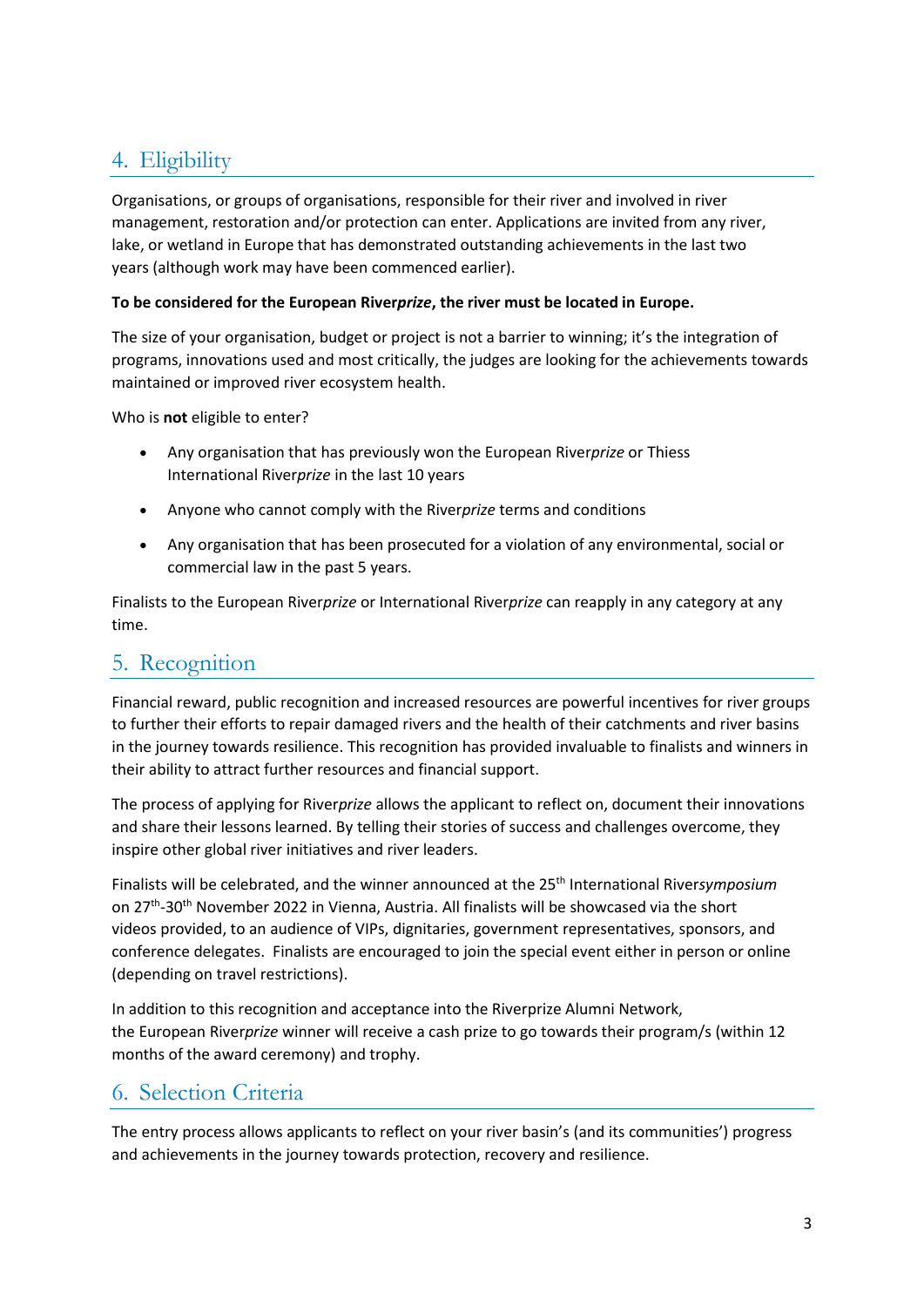#### **2022 European River***prize* **Selection Criteria**

- 1. Demonstrated progress in protecting and/or building river/catchment/basin recovery and resilience (25%)
- 2. Achievements aligned with a long-term strategic water resources/resilience planning (25%)
- 3. Partnerships, co-investment opportunities and stakeholder engagement (25%)
- 4. Innovation and degree of difficulty (25%)

For more details on selection criteria, see Appendix 1.

# 7. How to Apply

Applying is a two-staged process, providing an efficient method of determining whether applications meet the criteria and will be competitive.

Applicants should visit the River*prize* [webpage,](http://www.riverfoundation.org.au/our-programs/riverprize/international-riverprize/) read the River*prize* FAQs and register. Applicants will be emailed a unique link to complete the online application. This is a secure link and can be sent to multiple people, if needed. Access to applications is only available via this link. If the link is lost or misplaced, it can be re-supplied to the designated contact person.

Applicants must read and accept the Terms and Conditions. Please ensure you understand the responsibilities of finalists and the winner.

#### **Stage 1 closes Friday 15 th July 2022.**

#### **Stage 2 applications (open to short listed applications only) close Friday, 16th September 2022**

See Appendices 1 and 2 for more details.

River*prize* applications must comply with the following:

| Electronic                                | All applications must be submitted via the online portal in the requested format<br>and within the word limit (including supporting materials).                                                                                                                                     |
|-------------------------------------------|-------------------------------------------------------------------------------------------------------------------------------------------------------------------------------------------------------------------------------------------------------------------------------------|
| Language                                  | All applications must be in English. Additional documentation may be in another<br>language, however, providing documents in other languages may result in those<br>documents not being understood.                                                                                 |
| General                                   | Applications must spell out acronyms and abbreviations in the first instance of it<br>appearing in the submission.                                                                                                                                                                  |
| Criteria                                  | Judges will assess applications against the Riverprize criteria. All questions must<br>be completed in the corresponding section.                                                                                                                                                   |
| Appendices and<br>supporting<br>documents | Appendices and supporting documents can be attached to the<br>online application and should be referenced in the application.<br>Supporting documentation should include a table of contents and 5 - 10 high<br>resolution images (300+dpi) that are representative of the project, |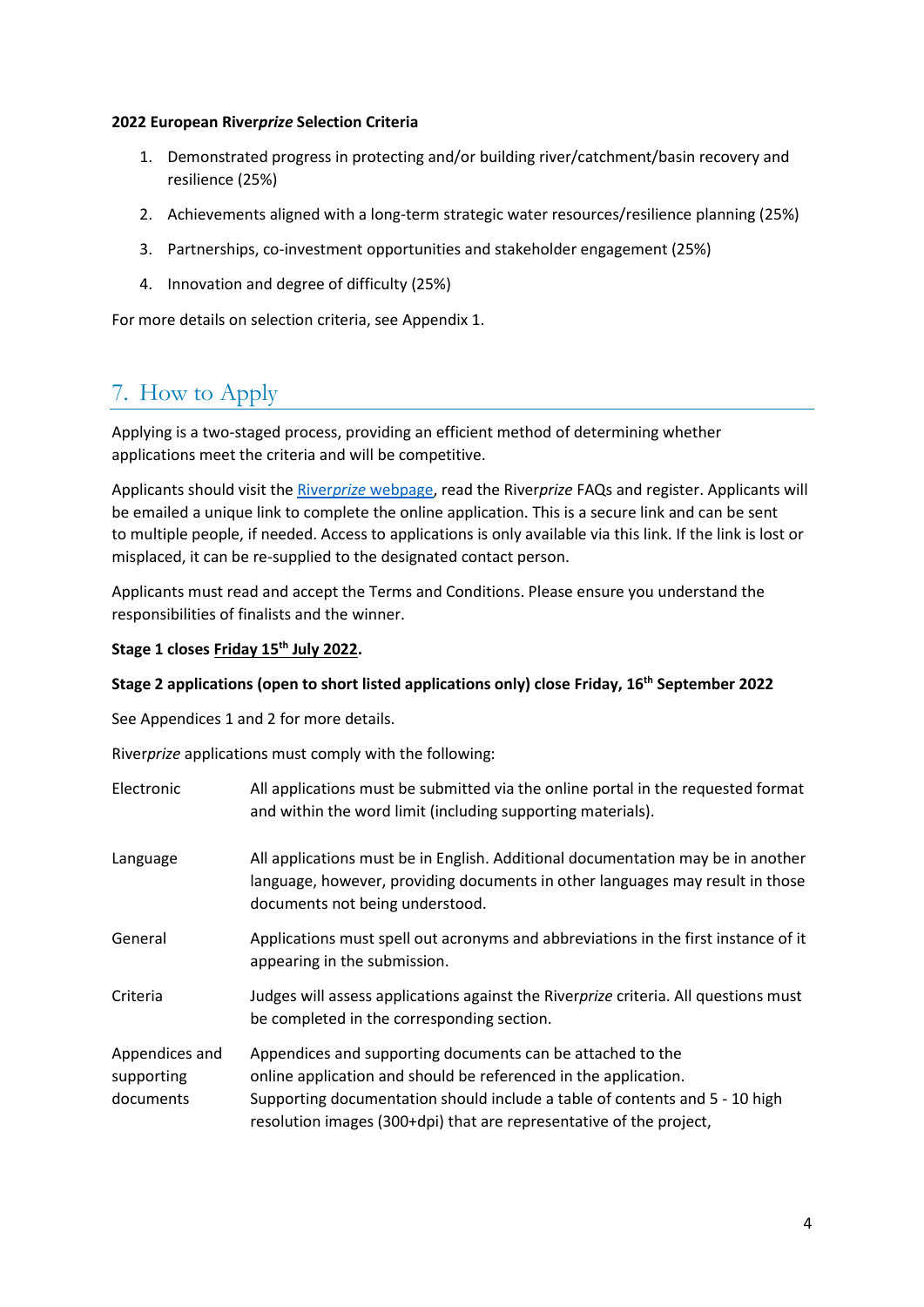A maximum of 25 documents can be uploaded with a maximum file size of 1GB in total.

# 8. Judging Process

The 2022 European River*prize* judging panel consists of eminent scientists and river experts from around the world who participate on a voluntary basis. This independent judging panel is convened by the IRF. Judges must absent themselves from judging any entry for which they have a conflict of interest. The judges' decision will be final.

The Chair of the 2022 European River*prize* Judging Panel is Professor Paul Greenfield, Chair of the IRF.

River*prize* applicants are not to contact members of the judging panel regarding the River*prize*  process or their entry. This type of contact may result in disqualification from the prize.

#### 8.1 Application Process and Key Dates

| Step 1 | Applicants register on the Riverprize Online Portal.                                                                                                   |
|--------|--------------------------------------------------------------------------------------------------------------------------------------------------------|
| Step 2 | Submit Stage 1 application by Friday, 15 <sup>th</sup> July 2022<br>Applications are assessed, and short-listed applicants notified by mid August 2022 |
| Step 3 | Stage 2 application submitted by Friday, 16 <sup>th</sup> September 2022 (Short-listed<br>applicants only). Finalists announced mid October 2022.      |
| Step 4 | Finalists register for the 2022 European Riverprize Gala Dinner by 30 <sup>th</sup> October<br>2022.                                                   |
| Step 5 | Finalists provide a 2 min video for promotional purposes by 7 <sup>th</sup> November 2022                                                              |
| Step 6 | Finalists present their work immediately within the 25 <sup>th</sup> International<br>Riversymposium                                                   |
| Step 7 | The European Riverprize winner is announced at the Gala Dinner on 29th<br>November 2022.                                                               |

# 9. More Information

You can find FAQs, supporting links and materials on the River*prize* webpage https://riverfoundation.org.au/our-programs/riverprize-2/ . If you have more questions, contact [info@riverfoundation.org.au](mailto:info@riverfoundation.org.au) or call +61 7 3002 9062.

# 10. Terms and Conditions

- 1. All applications, supporting material and images remain the property of the IRF and may be utilised for educational, promotional and/or fundraising purposes.
- 2. Entries found to be misleading may be withdrawn from the judging process or have the prize revoked.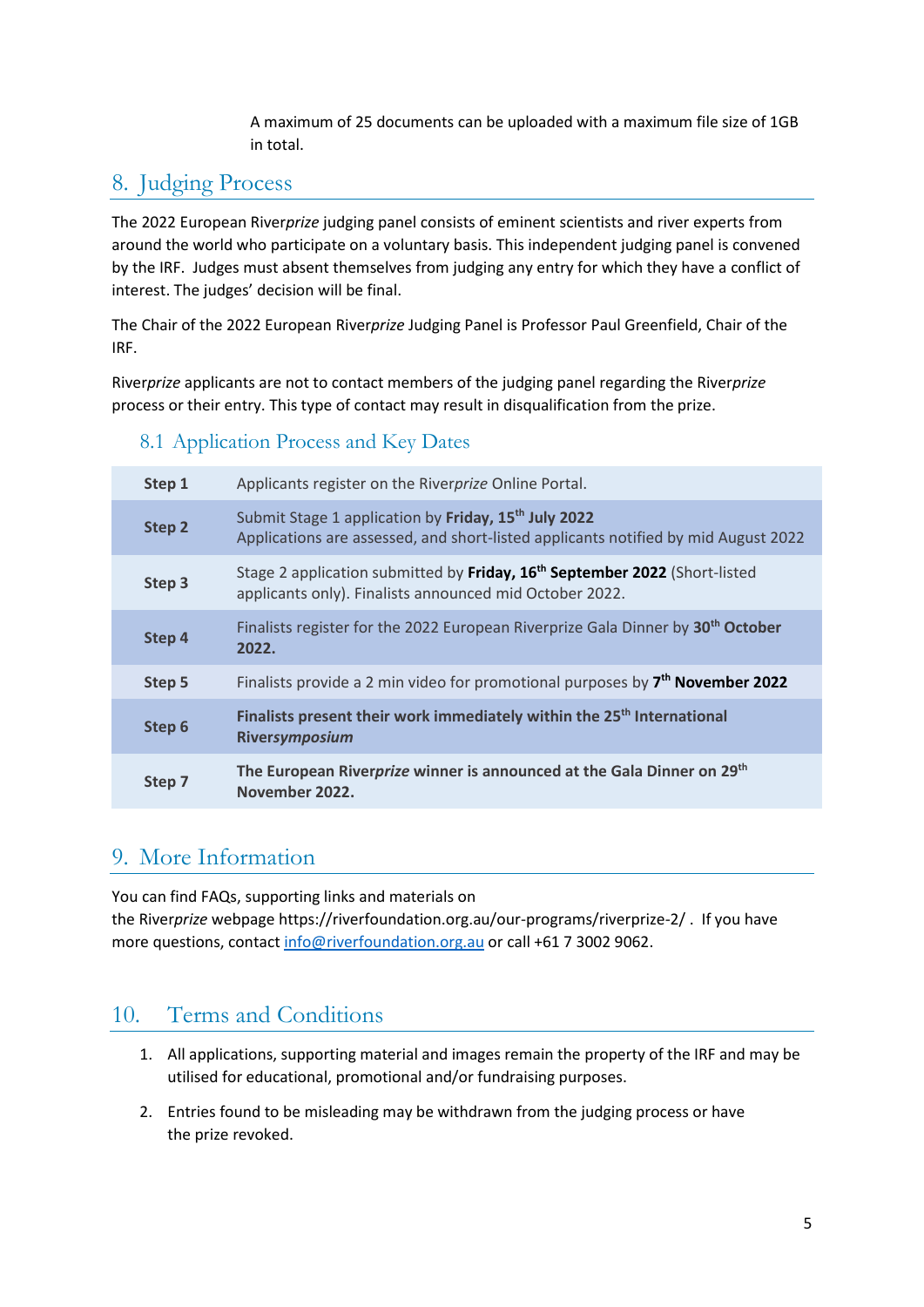- 3. IRF accepts no responsibility for entries that are not received, late, incomplete or are lost due to a technical problem.
- 4. IRF reserves the right to cancel the prize if an insufficient number of entries has been received, the quality of entries does not meet the criteria, or the entries are deemed inappropriate for any reason.
- 5. All **European River***prize* **finalists must** submit a short video showcasing their story, to be screened at the River*prize* Gala dinner in Vienna, Austria on 29th November 2021. This must be a single, high-definition video that gives an overview of the organisation, project/s and achievements. This material is required for publicity purposes (e.g. awards ceremony, IRF's website and YouTube page). The video does not influence the judging process and will not be returned.
- 6. IRF reserves the right to use entry photos and videos for **River***prize* **marketing and promotion** and any other relevant materials
- **7.** All **European River***prize* **finalists must** register to attend and present their work during the 2022 International River*symposium* either in person or online (depending on travel restrictions). Finalists may also be asked to participate in panel discussions, provide video testimonials and other marketing/media opportunities*. IRF is unable to provide financial assistance to attend the symposium. However,* **finalists will be eligible for early-bird registration fees.**
- 8. **European River***prize* **finalists must** attend the 2022 European River*prize* Gala dinner in Brisbane, Australia either in person (if travel is possible) or virtually (if travel restrictions are still in place). IRF is unable to provide financial assistance to attend this event.
- 9. **European River***prize* **finalists are encouraged** to become members of the River*prize* Alumni Network and are encouraged to develop a close working partnership with other River*prize* finalists and winners to exchange knowledge and skills**.**
- 10. **European River***prize* **finalists** are encouraged to become members of the Resilient Rivers Hub Network, where their works can be presented as case studies of the journey towards river resilience.
- 11. **The European River***prize* **Winner must** attend the 2023 International River*symposium* (Brisbane, Australia) with a delegation of three or more representatives. Winners are expected to participate in various sessions, functions and networking events to share their knowledge, experiences and lessons learned. Winners are encouraged to bring emerging leaders to the 2023 International River*symposium* to participate in the emerging water professionals program and submit an abstract to present in their area of expertise.
- 12. **The European River***prize* **Winners agree** to document their award-winning processes as a case study and make it available for IRF to share with other groups (e.g. IRF website, Resilient Rivers Hub and printed publications). Winners also agree to provide testimonials about the impacts of winning the River*prize* and how prize money has been invested.
- 13. **The European River***prize* **Winners are expected to** share their learnings and journey, including participation in River*Academy* as course developers or mentors, or River*Twinning* opportunities with other river basins.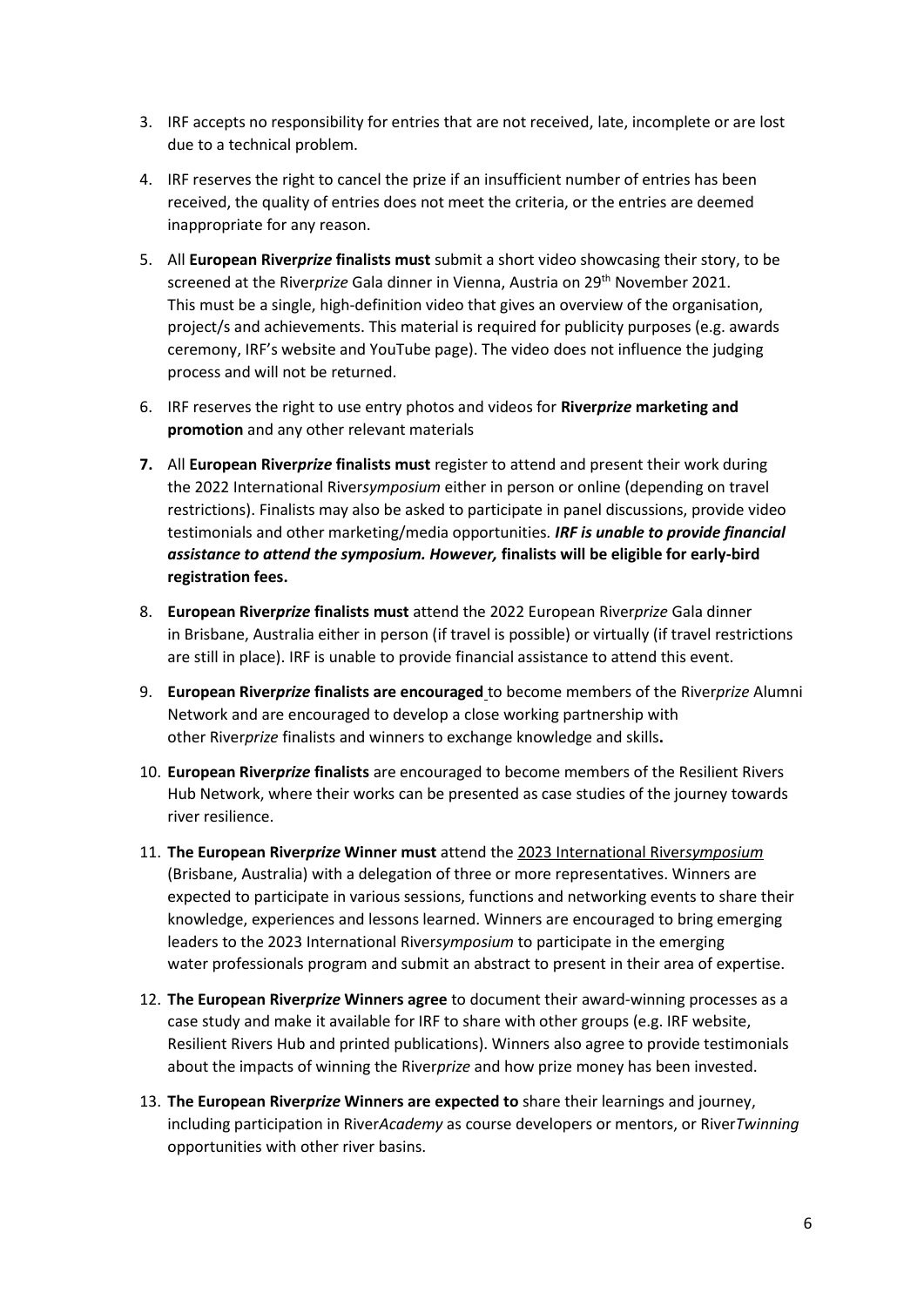- 14. In 2023, **River***prize* **winners may be invited to** give a River*Talk*, IRF's bimonthly webinar to showcase their journey to resilience.
- 15. The **River***prize* **monies** will be paid to the winner of within 12 months of winning. An official invoice, accompanied with a short design and plan for a project to take their river system further on the road to resilience will need to be approved by the IRF.
- 16. **The European River***prize* **winners** are not eligible to re-apply for ten years. Finalists are welcome to re-apply at any time.
- 17. Applicants must not contact any member of the River*prize* judging panel during the judging process, either verbally or in writing, about the River*prize* process or any specific entry for their chosen category. This type of contact will render the associated entry of the person contacting the judging panel invalid.
- 18. Members of the River*prize* judging panel, or their nominated delegate, may contact referees and make enquiries of acknowledged river and waterway systems scientists and independent experts regarding any of the entries. The judges' decision will be final.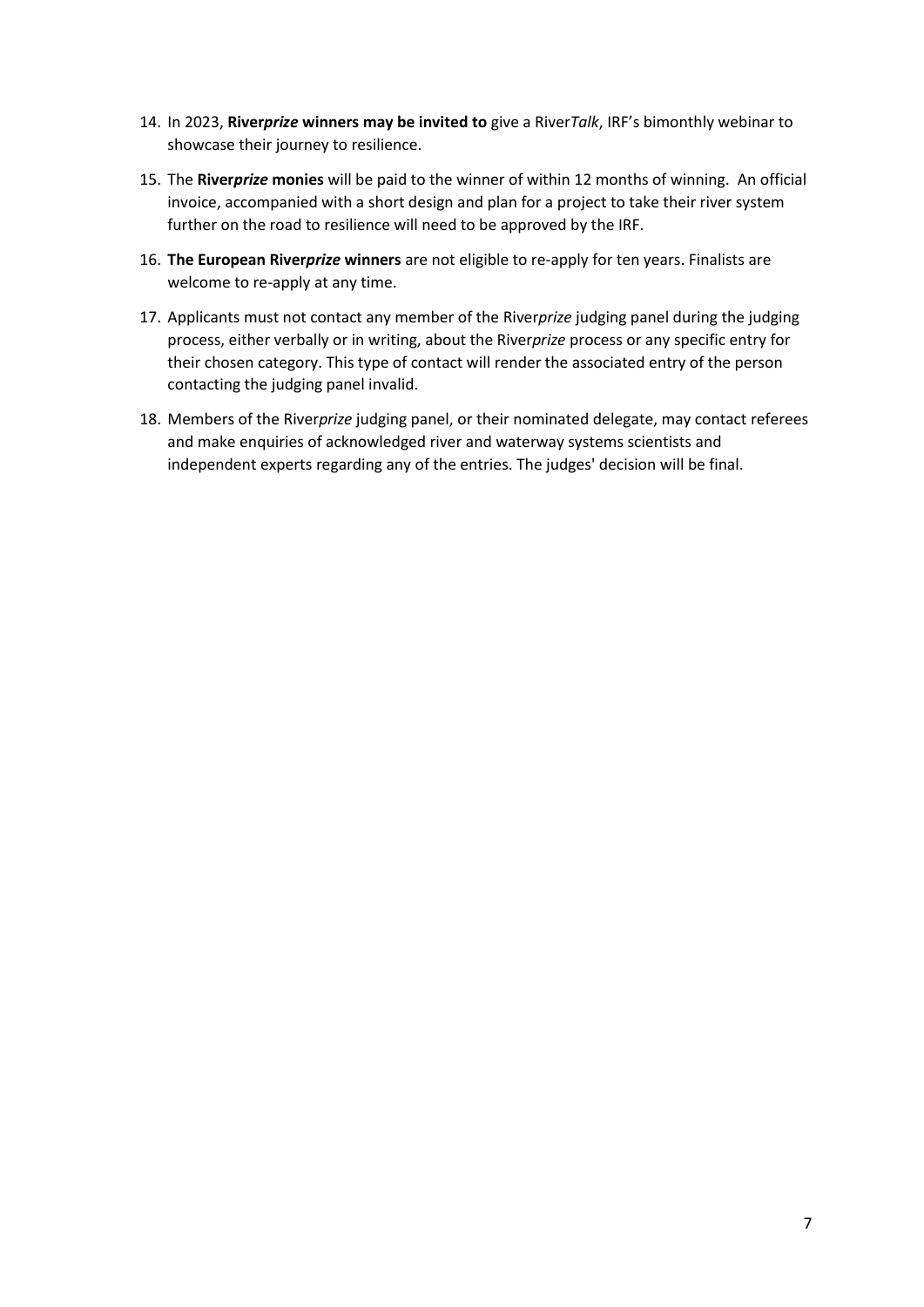# 11. Appendix

# 11.1 Appendix 1 - Stage 1 Application A-C

| <b>STAGE 1</b>                             |                                                                                                                                                                                                                                                                                                                                                                                                |  |  |
|--------------------------------------------|------------------------------------------------------------------------------------------------------------------------------------------------------------------------------------------------------------------------------------------------------------------------------------------------------------------------------------------------------------------------------------------------|--|--|
| <b>Section</b>                             | Information to be provided                                                                                                                                                                                                                                                                                                                                                                     |  |  |
| <b>SECTION A</b>                           | Administrative details pertaining to your entry, including Terms and Conditions.<br>Insert your river name and country.<br>Contact details                                                                                                                                                                                                                                                     |  |  |
| <b>SECTION B</b>                           | Provide an overview of your River:                                                                                                                                                                                                                                                                                                                                                             |  |  |
|                                            | B.1 Describe the catchment characteristics - population, threats and risks<br>(250 words limit)                                                                                                                                                                                                                                                                                                |  |  |
| <b>RIVER AND ENTRANT</b><br><b>DETAILS</b> | B.2 Describe environmental, social, economic values of your river (250<br>words limit)                                                                                                                                                                                                                                                                                                         |  |  |
| <b>SUMMARY OF</b><br><b>ACHIEVEMENTS</b>   | B.3 Organisational overview - Background/history (250-word)                                                                                                                                                                                                                                                                                                                                    |  |  |
|                                            | It is important to set the context for your entry through a clear organisational<br>overview. You may include information such as your organisation's history or<br>timeline, the catalyst for your (project/program) activities or involvement with<br>the river, any major organisational milestones you have achieved or challenges<br>you have overcome so far, and any overarching goals. |  |  |
|                                            | B.4 Roles of other parties as they relate to the project (250-word limit)                                                                                                                                                                                                                                                                                                                      |  |  |
|                                            | Managing rivers involves many stakeholders. The Riverprize entry may be<br>submitted on behalf of a group of organisations, for example by the lead<br>agency. Please outline the roles and responsibilities of the various participating<br>parties involved in the (project/program) activities.                                                                                             |  |  |
|                                            | Emphasise the roles and responsibilities of the stakeholders and how they work<br>together (e.g. is there a governance structure or signed commitments,<br>memorandum of understanding).                                                                                                                                                                                                       |  |  |
|                                            | B.5 Summary of achievements (300-word limit)                                                                                                                                                                                                                                                                                                                                                   |  |  |
|                                            | This summary should briefly describe your initiative, detail its impact and clearly<br>demonstrate why it is unique or ground-breaking.                                                                                                                                                                                                                                                        |  |  |
|                                            | Include what the program or project achievements are, where they are<br>implemented, why they were needed and how activities improved or<br>preserved the aquatic ecosystem health of your river, estuary, lake or wetland<br>and its catchment or basin.                                                                                                                                      |  |  |
|                                            | Specific achievements and activities can then be detailed further in<br>section C.                                                                                                                                                                                                                                                                                                             |  |  |
|                                            | This summary be used for promotion purposes and included in promotional<br>materials should you become a finalist or a winner.                                                                                                                                                                                                                                                                 |  |  |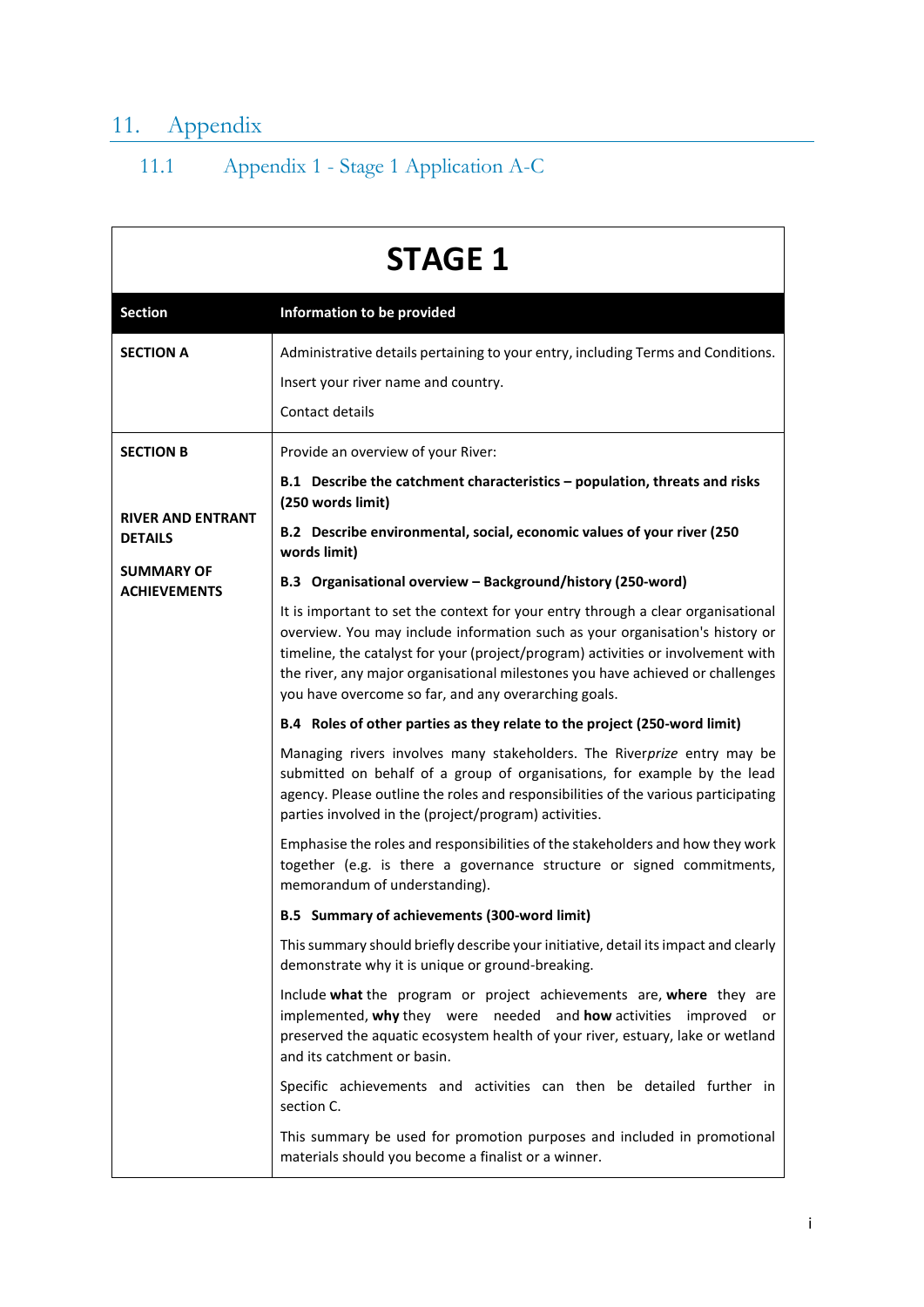| <b>SECTION C</b>                                                | C.1 Demonstrated achievements in integrated river basin management                                                                                                                                                                                                                                                                                                                                                                                                                        |
|-----------------------------------------------------------------|-------------------------------------------------------------------------------------------------------------------------------------------------------------------------------------------------------------------------------------------------------------------------------------------------------------------------------------------------------------------------------------------------------------------------------------------------------------------------------------------|
| <b>EVIDENCE OF</b><br><b>OUTSTANDING</b><br><b>ACHIEVEMENTS</b> | Provide details of key achievements in integrated river basin management<br>which have led to the protection, maintenance or improvement and resilience<br>in the aquatic ecosystem health of your river, wetland, estuary, lake and its<br>catchment/watershed/basin.                                                                                                                                                                                                                    |
|                                                                 | This includes an outline of adaptive on-ground solutions that made a<br>difference.                                                                                                                                                                                                                                                                                                                                                                                                       |
|                                                                 | Evidence of success may include improvement in water quality, biodiversity<br>and ecosystem health, as well as also social, cultural and economic results and<br>achievements in health and liveability.                                                                                                                                                                                                                                                                                  |
|                                                                 | Examples of demonstrated outstanding achievements which have led to a<br>better ecosystem health include, but are not limited to:                                                                                                                                                                                                                                                                                                                                                         |
|                                                                 | Measures for river restoration and recovery<br>Monitoring data that demonstrate the achievements (e.g. water<br>$\bullet$<br>quality and/or biodiversity)<br>Survey results and other statistics which demonstrate the<br>$\bullet$<br>achievements<br>Management studies and strategic plans<br>Indigenous/cultural engagement<br>$\bullet$<br>Community engagement and/or education programs<br>$\bullet$<br>Partnership agreements<br>$\bullet$<br>Letters or notes of acknowledgement |
|                                                                 | Where possible, please provide web-based references. All referenced<br>documents and reports will be requested as supporting material in the Stage 2<br>Entry. Please do not send books or other hardcopy paperwork as they will not<br>be accepted.                                                                                                                                                                                                                                      |
|                                                                 | C.2 (optional) Supporting documents detailing your stated achievements                                                                                                                                                                                                                                                                                                                                                                                                                    |
|                                                                 | Provide up to three (3) images, maps or documents to support the<br>achievements outlined in sections $A - C1$ . You are not obliged to submit any<br>materials in this section; however, any materials provided here will be used to<br>judge your submission.                                                                                                                                                                                                                           |
|                                                                 | STAGE 1 CLOSES Friday 15 <sup>th</sup> July 2022. Shortlisted entrants notified mid-August 2022.                                                                                                                                                                                                                                                                                                                                                                                          |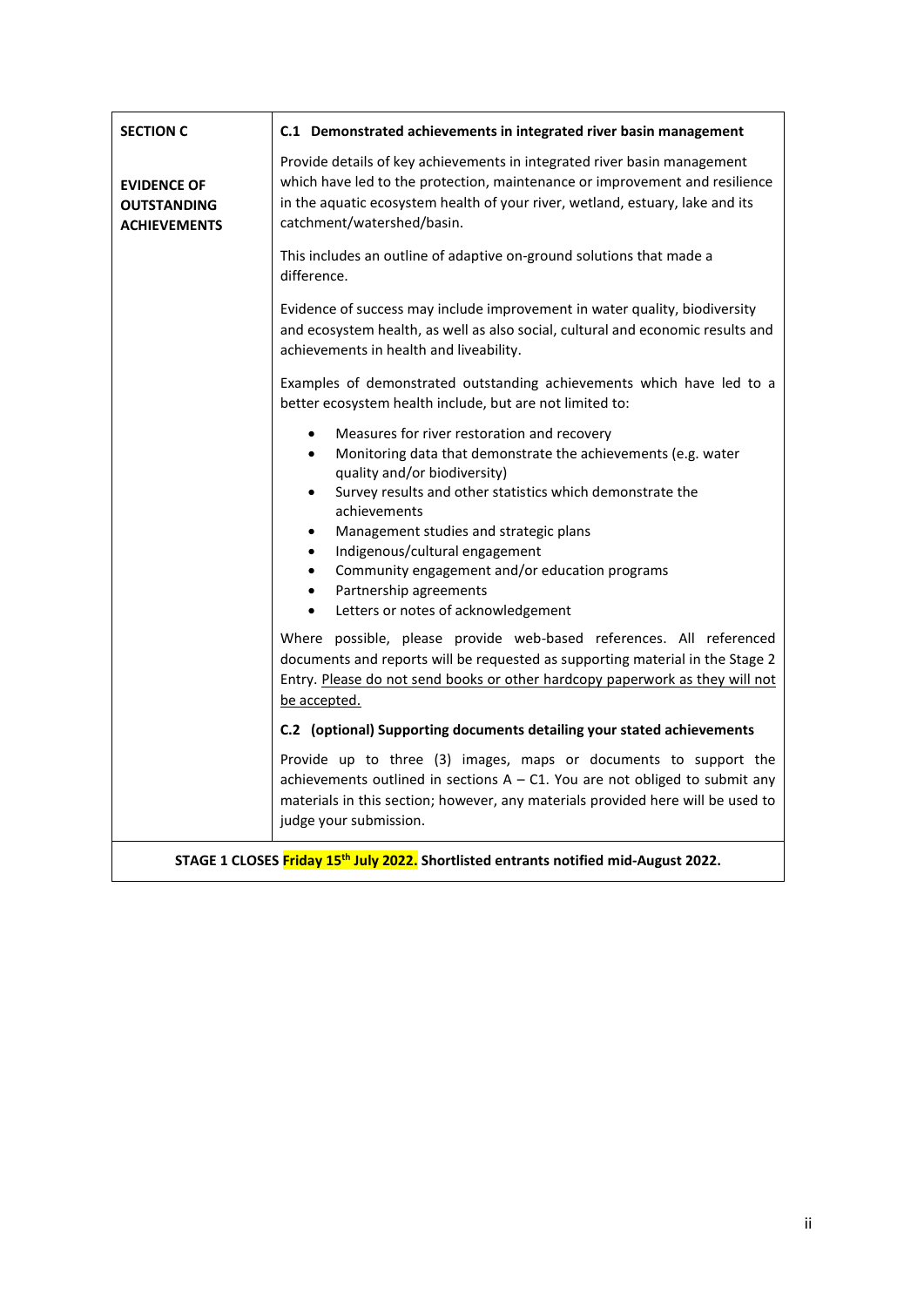# 11.2 Appendix 2 – Stage 2 Application D-F

| <b>STAGE 2</b><br>Open to shortlisted entrants only                               |                                                                                                                                                                                                                                                                                                                                                                       |  |  |  |
|-----------------------------------------------------------------------------------|-----------------------------------------------------------------------------------------------------------------------------------------------------------------------------------------------------------------------------------------------------------------------------------------------------------------------------------------------------------------------|--|--|--|
|                                                                                   |                                                                                                                                                                                                                                                                                                                                                                       |  |  |  |
| <b>SECTION D</b>                                                                  | D.1 Describe your long-term vision and strategic plans (300-word limit)                                                                                                                                                                                                                                                                                               |  |  |  |
|                                                                                   | What is the vision? Include short, medium, and long-term targets to<br>$\bullet$<br>achieve the vision.                                                                                                                                                                                                                                                               |  |  |  |
| EFFECTIVE,<br><b>INTEGRATED AND</b><br><b>SUSTAINABLE</b><br><b>MANAGEMENT OF</b> | Demonstrate your plans and/or processes to ensure outcomes are<br>٠<br>maintained into the future and sustainable management plans are in<br>place to achieve anticipated outcomes                                                                                                                                                                                    |  |  |  |
| <b>PROGRAM ACTIVITIES</b>                                                         | Examples include river basin master plans; an agreed vision<br>٠<br>document, strategic plans/planning processes, schedules for funding<br>and continuous program/business improvement, plan or program<br>effectiveness evaluation and stakeholder engagement processes.<br>Water source protection, Water Security, Flood management plans,<br>flood risk planning. |  |  |  |
|                                                                                   | Active engagement and participation by all relevant stakeholders in<br>٠<br>well-informed and transparent decision-making                                                                                                                                                                                                                                             |  |  |  |
|                                                                                   | D.2 Provide evidence of stakeholder engagement, communication and<br>outreach incorporated into your stated achievements (300-word limit)                                                                                                                                                                                                                             |  |  |  |
|                                                                                   | Building on SDG5 (gender equality) demonstrate diversity, inclusion<br>$\bullet$<br>and equality in your program or project.                                                                                                                                                                                                                                          |  |  |  |
|                                                                                   | How have you embraced diversity including gender, ethnicity, sexual<br>٠<br>orientation, age and disability?                                                                                                                                                                                                                                                          |  |  |  |
|                                                                                   | Demonstrate inclusiveness that promote behaviours that welcome<br>$\bullet$<br>and embrace diversity in enhancing river management.                                                                                                                                                                                                                                   |  |  |  |
|                                                                                   | Demonstrate any gender equity aspects and the inclusion of any<br>indigenous groups and other minorities.                                                                                                                                                                                                                                                             |  |  |  |
|                                                                                   | Include supporting documents such as corporate and community<br>engagement plans, education programs, investment plans for<br>improved land management practices or industry environmental<br>plans etc.                                                                                                                                                              |  |  |  |
|                                                                                   | D.3 Demonstrate an integrated and collaborative approach to river<br>management (300-word limit)                                                                                                                                                                                                                                                                      |  |  |  |
|                                                                                   | Demonstrate your collaboration, partnerships and co-investments.<br>$\bullet$                                                                                                                                                                                                                                                                                         |  |  |  |
|                                                                                   | Provide evidence of social and economic aspects incorporated into<br>$\bullet$<br>river management                                                                                                                                                                                                                                                                    |  |  |  |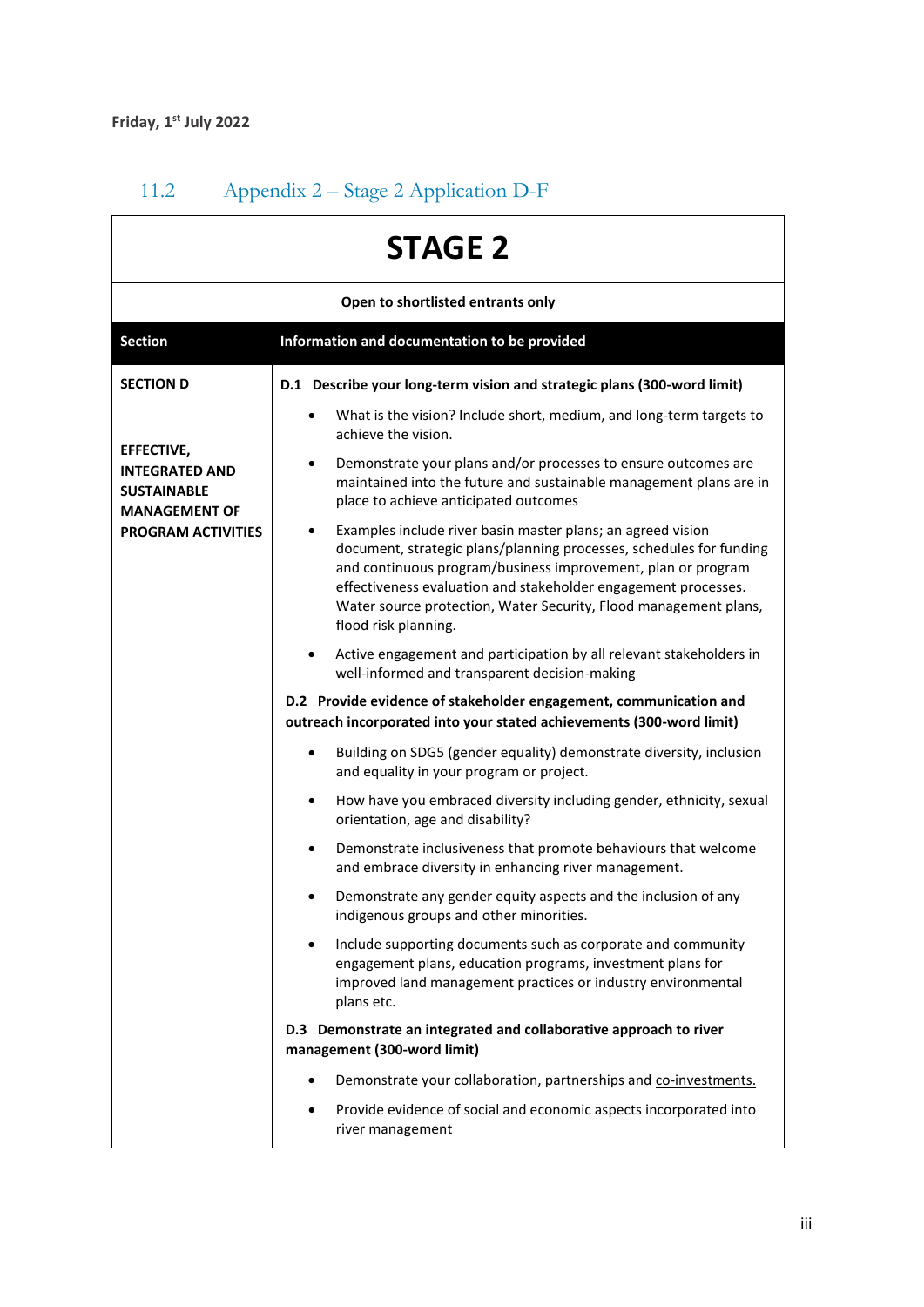|                                               | Include evidence of participatory planning, communications and<br>$\bullet$<br>interdisciplinary collaboration.                                                                                                                   |
|-----------------------------------------------|-----------------------------------------------------------------------------------------------------------------------------------------------------------------------------------------------------------------------------------|
|                                               | D.4 Describe your monitoring and evaluation program (300-word limit)                                                                                                                                                              |
|                                               | How are the project outcomes measured, e.g. monitoring plans,<br>٠<br>project evaluations, surveys?                                                                                                                               |
|                                               | Include supporting documents such as report cards or other<br>$\bullet$<br>documents detailing the health, river management plans and<br>processes aimed at improving or maintaining the aquatic ecosystem<br>health.             |
|                                               | How does your monitoring and evaluation feedback into your<br>٠<br>planning?                                                                                                                                                      |
|                                               | Demonstrated policies, plans or processes to ensure achieved<br>$\bullet$<br>outcomes are maintained into the future.                                                                                                             |
|                                               | D.5 Describe your vision and approach for leapfrogging recovery to<br>resilience of your river system (300-word limit)                                                                                                            |
|                                               | In line with the IRF's Resilient Rivers Blueprint, describe how you are<br>building resilience into environmental, social and infrastructure<br>elements of river management - ensuring healthy rivers for future<br>generations. |
|                                               | D.6 What have been the challenges and lessons learned (300-word limit)                                                                                                                                                            |
|                                               | Describe the challenges and difficulties faced.<br>$\bullet$                                                                                                                                                                      |
|                                               | What were the innovations you implemented?<br>$\bullet$                                                                                                                                                                           |
|                                               | What are your key lessons learned to share with peers?<br>$\bullet$                                                                                                                                                               |
|                                               | D.7 If you were to win, how would you invest the prize money? (300-word<br>limit) - Note: this criterion is not judged                                                                                                            |
|                                               | What are potential programs, activities or aspects of your current<br>$\bullet$<br>project/program that could be funded with the prize money?                                                                                     |
|                                               | Do you have a "bankable" or impact-investment ready idea that can<br>be pitched to achieve resilience of your river system?                                                                                                       |
| <b>SECTION E</b>                              | Three independent referees must be supplied regardless of the scale of the<br>project or the number of partner organisations involved.                                                                                            |
| <b>VERIFICATION OF</b><br><b>AUTHENTICITY</b> | Referees may be contacted by the chair or a member of the judging panel.<br>These referees must be qualified to attest to the authenticity of the content<br>submitted.                                                           |
|                                               | Referees should be able to provide comment from the perspective of science,<br>policy, practice, collaboration and community participation, as well as proposed<br>or achieved outcomes.                                          |
| <b>SECTION F</b>                              | Include technical and scientific reports and other documents that are referred<br>to both in Stage 1 and Stage 2 entry material.                                                                                                  |
|                                               | You can also include any other documentation, such as plans, policies,<br>strategies, media reports, letters and maps to support your project                                                                                     |